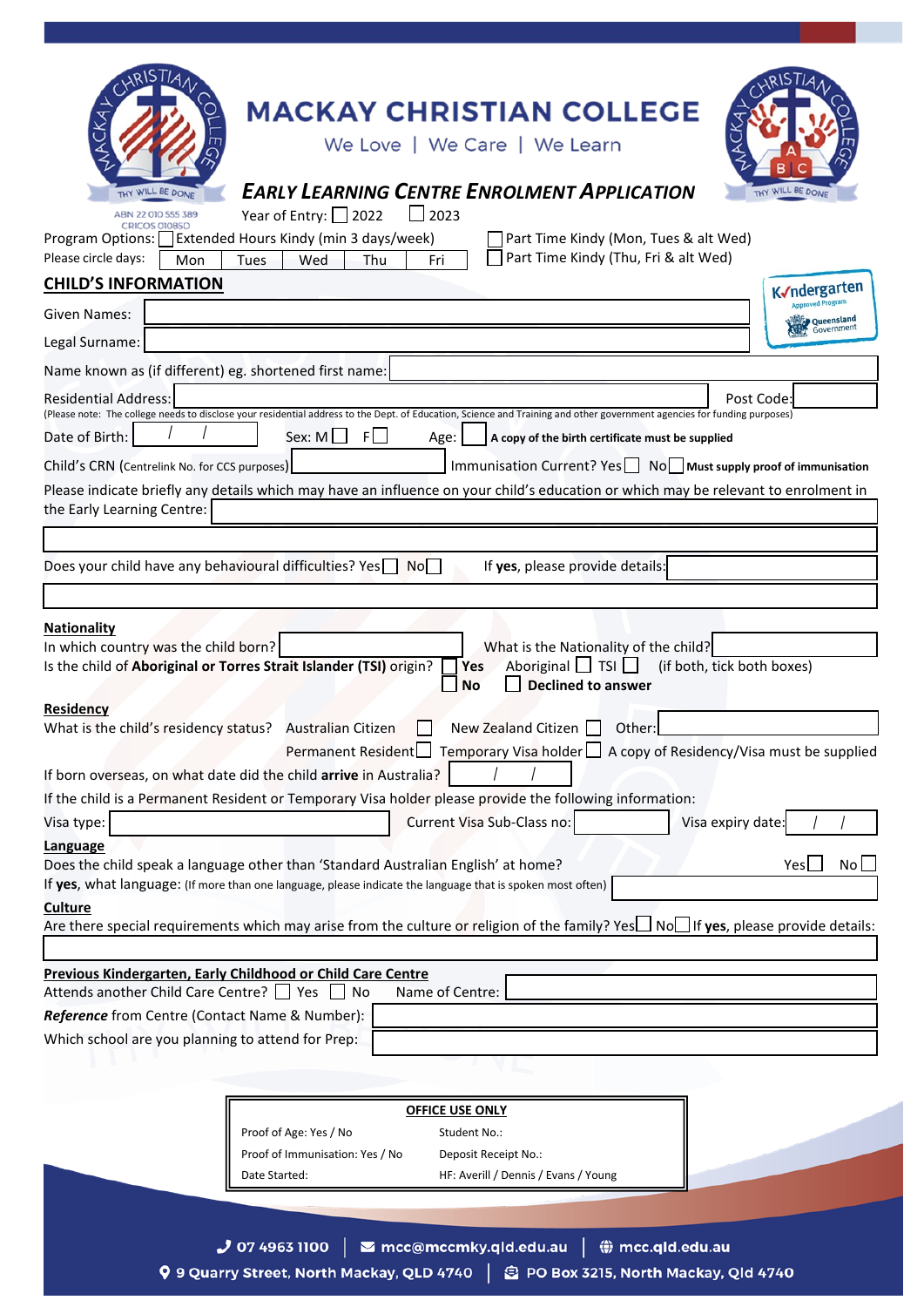**PARENT/GUARDIAN/CAREGIVER INFORMATION Mother/Guardian/Caregiver**: Each biological parent has equal legal rights to information about the child unless the Early Learning Centre is provided with a copy of Court Orders stating otherwise. Full name of Mother/Caregiver: Date of Birth (For CCS purposes):  $\left\{\begin{array}{ccc} \begin{array}{ccc} \end{array} & \begin{array}{ccc} \end{array}\right. & \begin{array}{ccc} \end{array} & \begin{array}{ccc} \end{array} & \begin{array}{ccc} \end{array} & \begin{array}{ccc} \end{array} & \begin{array}{ccc} \end{array} & \begin{array}{ccc} \end{array} & \begin{array}{ccc} \end{array} & \begin{array}{ccc} \end{array} & \begin{array}{ccc} \end{array} & \begin{array}{ccc} \end{array} & \begin{array}{ccc} \end{array} & \begin{array}{$ Residential Address: Post Code: Post Code: Post Code: Post Code: Post Code: Post Code: Post Code: Post Code: Post Code: Post Code: Post Code: Post Code: Post Code: Post Code: Post Code: Post Code: Post Code: Post Code: Pos Mailing Address: Post Code: Post Code: Post Code: Post Code: Post Code: Post Code: Post Code: Post Code: Post Code: Post Code: Post Code: Post Code: Post Code: Post Code: Post Code: Post Code: Post Code: Post Code: Post Co Home Phone: Nobile: Normal Mobile: Normal Mobile: Normal Mobile: Normal Mobile: Normal Mobile: Normal Mobile: N Email: Place of Employment: **Occupation**: **Occupation** Nationality: Nationality: Nationality: Example 2011 12:30 Language: Language: Nationality: Language: Marital Status: Married Engaged Single Separated Divorced De Facto Deceased Widowed Living with child? Full Time  $\Box$  Shared Care  $\Box$  No  $\Box$  Are you a past student of the college? Yes  $\Box$  No **Father/Guardian/Caregiver:** Each biological parent has equal legal rights to information about the child unless the Early Learning Centre is provided with a copy of Court Orders stating otherwise. Full name of Father/Caregiver: Date of Birth (For CCS purposes):  $\begin{vmatrix} 1 & 1 \\ 1 & 1 \end{vmatrix}$  CRN: Parent linked to CCS with myGov account  $\Box$ Residential Address: Post Code: Post Code: Post Code: Post Code: Post Code: Post Code: Post Code: Post Code: Post Code: Post Code: Post Code: Post Code: Post Code: Post Code: Post Code: Post Code: Post Code: Post Code: Pos Mailing Address: Post Code: Post Code: Post Code: Home Phone: Nobile: North Mobile: North Mobile: Mobile: Mobile: Mobile: Mobile: Mobile: Mobile: Mobile: Mobile: Mobile:  $\vert$  Mobile:  $\vert$ Email: Place of Employment: **Occupation:** Occupation: **Occupation:** Nationality: Nationality: Nationality: Example 2011 12:31 Language: Language: Nationality: Language: Marital Status: Married Engaged Single Separated Divorced De Facto Beceased Widowed Living with child? Full Time  $\Box$  Shared Care  $\Box$  No  $\Box$  Are you a past student of the college? Yes  $\Box$  No  $\Box$ **Step Parent/Guardian/Caregiver:** Full name of Step Parent/Caregiver: Residential Address: Post Code: Post Code: Post Code: Post Code: Post Code: Post Code: Post Code: Post Code: Post Code: Post Code: Post Code: Post Code: Post Code: Post Code: Post Code: Post Code: Post Code: Post Code: Pos Mailing Address: Post Code: Post Code: Post Code: Post Code: Post Code: Post Code: Post Code: Post Code: Post Code: Post Code: Post Code: Post Code: Post Code: Post Code: Post Code: Post Code: Post Code: Post Code: Post Co Home Phone: Nobile: North Mobile: North Mobile: Mobile: Mobile: Mobile: Mobile: Mobile: Mobile: Mobile: Mobile: Mobile:  $\vert$  Mobile:  $\vert$ Email: Place of Employment: **Occupation:** Occupation: **Occupation:** Occupation: Nationality: Nationality: Nationality: Exercise Language: Language: Language: Language: Language: Marital Status: Married Engaged Single Separated Divorced De Facto Deceased Widowed Living with child? Full Time  $\Box$  Shared Care  $\Box$  No  $\Box$  Are you a past student of the college? Yes  $\Box$  No **Step Parent/Guardian/Caregiver:** Full name of Step Parent/Caregiver: Residential Address: Post Code: Post Code: Post Code: Post Code: Post Code: Post Code: Post Code: Post Code: Post Code: Post Code: Post Code: Post Code: Post Code: Post Code: Post Code: Post Code: Post Code: Post Code: Pos Mailing Address: Post Code: Post Code: Post Code: Post Code: Post Code: Post Code: Post Code: Post Code: Post Code: Home Phone: Notice and Mobile: Normal Mobile: Normal Mobile: Normal Mobile: Normal Mobile: Normal Mobile: Normal Mobile: Normal Mobile: Normal Mobile: Normal Mobile: Normal Mobile: Normal Mobile: Normal Mobile: Normal Mobi Email: Place of Employment: **Occupation:** Occupation: **Occupation:** Occupation: Nationality: Nationality: Nationality: Example 2011 12 | Country Born: Nationality: Nationality: Nationality: N / / / /

Marital Status: Married Engaged Single Separated Divorced De Facto Deceased Widowed Living with child? Full Time  $\Box$  Shared Care  $\Box$  No  $\Box$  Are you a past student of the college? Yes  $\Box$  No

| Page 2 | Full and frank disclosure is required otherwise initial or ongoing enrolment will be affected |
|--------|-----------------------------------------------------------------------------------------------|
|        |                                                                                               |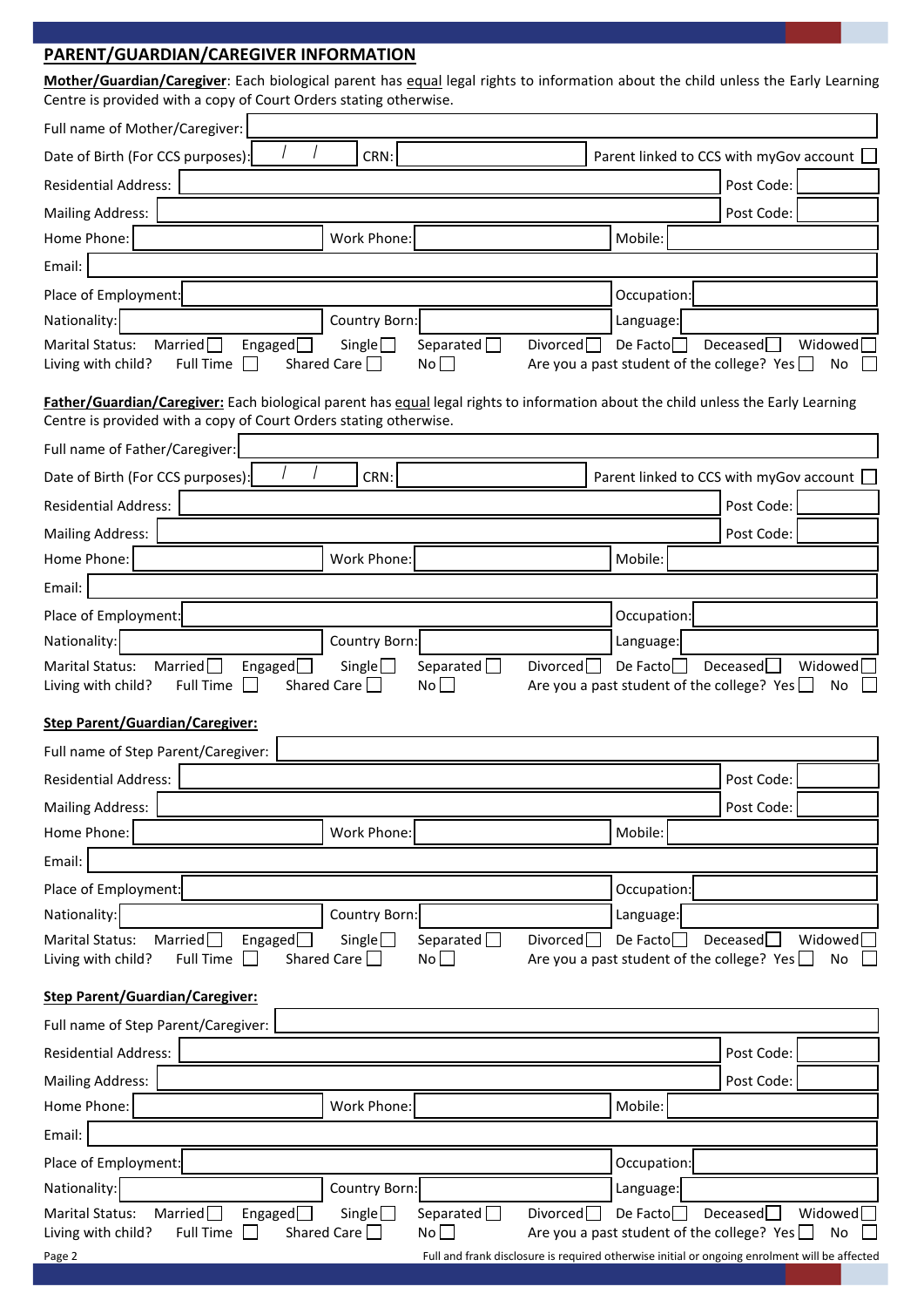| <b>LEGAL GUARDIAN</b>                                                                                                                 |                |                                                                                                                 |                                                                                                                                            |
|---------------------------------------------------------------------------------------------------------------------------------------|----------------|-----------------------------------------------------------------------------------------------------------------|--------------------------------------------------------------------------------------------------------------------------------------------|
| Who is the Legal Guardian of the child? Mother $\Box$ Father $\Box$ Both $\Box$                                                       |                | Other, please state:                                                                                            |                                                                                                                                            |
|                                                                                                                                       |                |                                                                                                                 | Are there any other circumstances about the child seeking to be enrolled that Early Learning Centre should know prior to enrolment?        |
| If Yes, please provide details:<br>Shared care arrangements                                                                           |                | Living apart from parental supervision $\Box$ Subject to court orders $\Box$                                    | Child in foster care<br>Other_                                                                                                             |
|                                                                                                                                       |                |                                                                                                                 |                                                                                                                                            |
|                                                                                                                                       |                |                                                                                                                 |                                                                                                                                            |
|                                                                                                                                       |                |                                                                                                                 |                                                                                                                                            |
| A copy of all Court Orders or other legal issues pertaining to the child must be supplied to the Early Learning Centre.               |                |                                                                                                                 |                                                                                                                                            |
| <b>SIBLING INFORMATION</b>                                                                                                            |                |                                                                                                                 |                                                                                                                                            |
| Please list other children in the family, their ages, the schools they currently attend (if applicable) and their present year level: |                |                                                                                                                 |                                                                                                                                            |
| Name:                                                                                                                                 | Date of Birth: | Present School:                                                                                                 | Present Year Level:                                                                                                                        |
|                                                                                                                                       |                |                                                                                                                 |                                                                                                                                            |
|                                                                                                                                       |                |                                                                                                                 |                                                                                                                                            |
|                                                                                                                                       |                |                                                                                                                 |                                                                                                                                            |
|                                                                                                                                       |                |                                                                                                                 |                                                                                                                                            |
| <b>PUBLICITY</b>                                                                                                                      |                |                                                                                                                 |                                                                                                                                            |
|                                                                                                                                       |                |                                                                                                                 | Periodically the Early Learning Centre will take photographs and/or videos as a pictorial record of the educational programs and of        |
| presentations, television advertisements, MCC Website, MCC Social Media and professional class photographs.                           |                |                                                                                                                 | children's participation in them. This includes but is not limited to the Basilikos (Mackay Christian College Yearbook), media             |
| I hereby give permission for my child to be included in all Early Learning Centre publicity. Yes                                      |                |                                                                                                                 | $\text{No}$   Date:                                                                                                                        |
| Signature - Mother/Caregiver:                                                                                                         |                | Father/Caregiver:                                                                                               |                                                                                                                                            |
| <b>PERMISSIONS</b>                                                                                                                    |                |                                                                                                                 |                                                                                                                                            |
|                                                                                                                                       |                |                                                                                                                 | I hereby give permission for my child to attend regular incursions to areas within Mackay Christian College i.e. visits to the Library,    |
|                                                                                                                                       |                | attend Assembly, Chapel etc. I understand that a note and permission form will be sent home for all excursions. | Yes<br>No                                                                                                                                  |
| I hereby give permission for my child to have sunscreen applied when necessary.                                                       |                |                                                                                                                 | Yes l<br><b>No</b>                                                                                                                         |
| I hereby give permission for my child to have insect repellent applied when necessary.                                                |                |                                                                                                                 | No<br>Yes l                                                                                                                                |
| Signature - Mother/Caregiver:                                                                                                         |                |                                                                                                                 | Date:                                                                                                                                      |
| Signature - Father/Caregiver:                                                                                                         |                |                                                                                                                 | Date:                                                                                                                                      |
| <b>BILLING RESPONSIBILITY</b>                                                                                                         |                |                                                                                                                 |                                                                                                                                            |
|                                                                                                                                       |                |                                                                                                                 | Please provide details of the person responsible for billing. Please note that any changes to the persons responsible for paying the       |
| Early Learning Centre charges must be submitted in writing from both parties.                                                         |                |                                                                                                                 |                                                                                                                                            |
| Mother/Caregiver:                                                                                                                     |                | Signature:                                                                                                      | Phone:                                                                                                                                     |
| Father/Caregiver:                                                                                                                     |                | Signature:                                                                                                      | Phone:                                                                                                                                     |
| Joint Names:                                                                                                                          |                | Signature:                                                                                                      | Phone:                                                                                                                                     |
| <b>Billing Address/Email:</b>                                                                                                         |                |                                                                                                                 |                                                                                                                                            |
|                                                                                                                                       |                |                                                                                                                 |                                                                                                                                            |
| Do you hold a current Concession Card?                                                                                                | Yes            | No<br>If yes, please supply a copy.                                                                             |                                                                                                                                            |
| <b>CHURCH INFORMATION</b>                                                                                                             |                |                                                                                                                 |                                                                                                                                            |
| Is the family actively associated with a Christian Church? No $\Box$                                                                  |                | If no, please list religion or culture of family:                                                               |                                                                                                                                            |
|                                                                                                                                       | Yes            | If yes, Church attended:                                                                                        |                                                                                                                                            |
| Is the child actively involved with:                                                                                                  | Church         | Sunday School                                                                                                   | <b>Youth Group</b><br><b>Bible Study</b>                                                                                                   |
| Please complete the following declaration as you are able:                                                                            |                |                                                                                                                 | Mackay Christian College accepts children from a wide range of Christian denominations. The common and uniting factor in the Early         |
|                                                                                                                                       |                |                                                                                                                 | Learning Centre community is the Lordship of Jesus Christ. It is this factor which provides the basis for relationship between the Centre  |
|                                                                                                                                       |                |                                                                                                                 | and the family in the task of educating children. Therefore we believe it is important that parents understand the Christian focus of      |
|                                                                                                                                       |                |                                                                                                                 | the program and its aim to challenge children and through them, their families, to a personal commitment to Jesus Christ as Lord.          |
| I acknowledge Jesus Christ as my Lord and Saviour.                                                                                    |                |                                                                                                                 |                                                                                                                                            |
| Mother/Caregiver's Name:                                                                                                              |                | Signature:                                                                                                      | Date:                                                                                                                                      |
| Father/Caregiver's Name:                                                                                                              |                | Signature:                                                                                                      | Date:                                                                                                                                      |
|                                                                                                                                       |                |                                                                                                                 | I do not share the same experience of faith but I respect this position and it is my desire for my child to be enrolled in Early Learning. |
| Mother/Caregiver's Name:                                                                                                              |                | Signature:                                                                                                      | Date:                                                                                                                                      |
| Father/Caregiver's Name:                                                                                                              |                | Signature:                                                                                                      | Date:                                                                                                                                      |
|                                                                                                                                       |                |                                                                                                                 |                                                                                                                                            |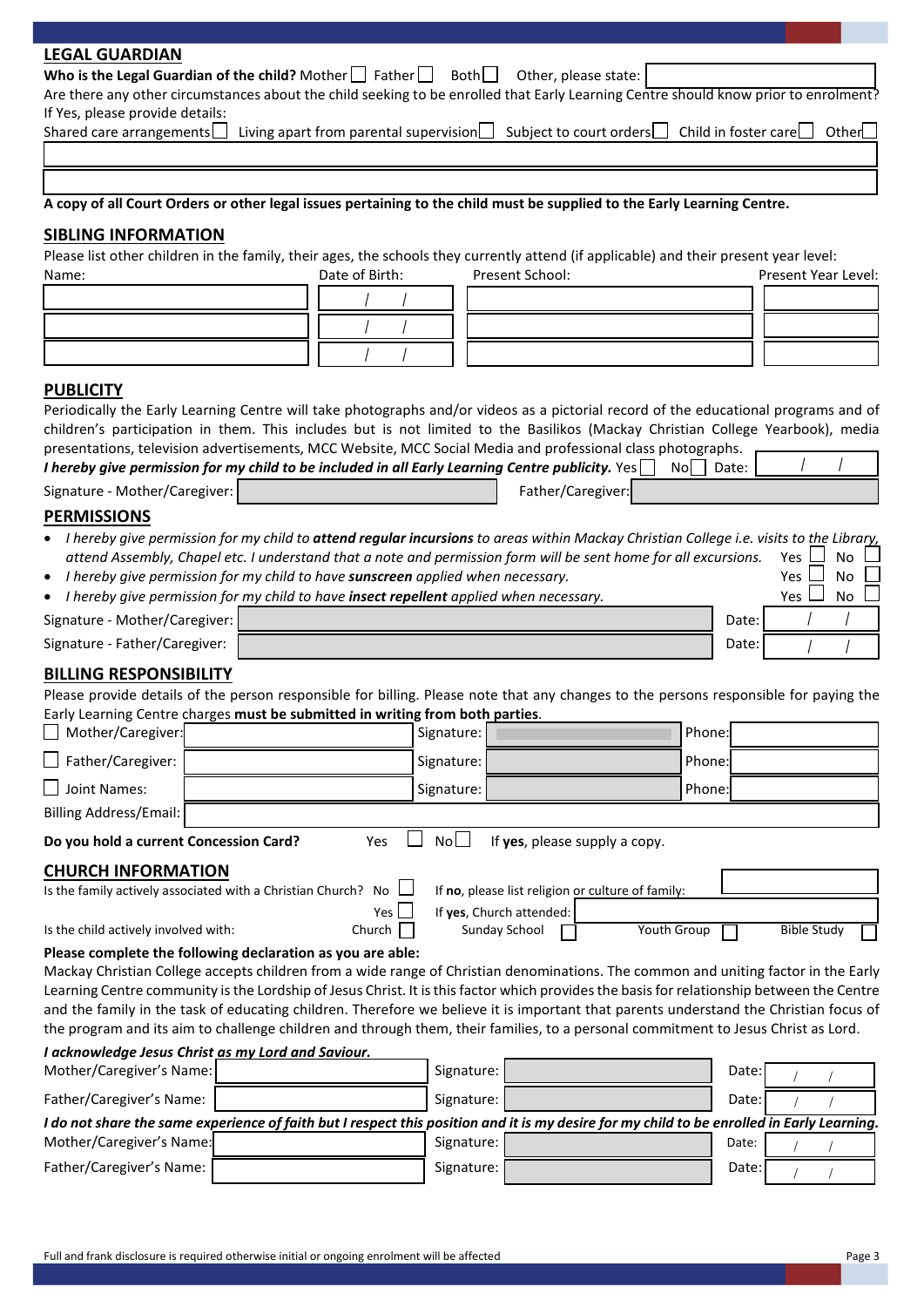| <b>CHILD'S DEVELOPMENT PROFILE</b>                                                                                                                                                                                                                         |  |                           |            |  |                                                               |  |                                                                                                                                 |
|------------------------------------------------------------------------------------------------------------------------------------------------------------------------------------------------------------------------------------------------------------|--|---------------------------|------------|--|---------------------------------------------------------------|--|---------------------------------------------------------------------------------------------------------------------------------|
| Has your child received additional support? Yes $\Box$ No $\Box$                                                                                                                                                                                           |  |                           |            |  | If yes, provide details:                                      |  |                                                                                                                                 |
| Has your child received additional support from the following services?                                                                                                                                                                                    |  |                           |            |  |                                                               |  |                                                                                                                                 |
| Physiotherapist<br>Social Worker                                                                                                                                                                                                                           |  | Paediatrician $\Box$      |            |  | Speech Therapist $\Box$                                       |  | Psychologist   Other                                                                                                            |
| Has your child been diagnosed with any of the following? Yes NoD If yes, please provide a Specialist's Letter of Diagnosis.                                                                                                                                |  |                           |            |  |                                                               |  |                                                                                                                                 |
| <b>Condition (please tick)</b>                                                                                                                                                                                                                             |  |                           |            |  |                                                               |  |                                                                                                                                 |
| <b>Attention Deficit Disorder</b>                                                                                                                                                                                                                          |  | <b>Central Auditory</b>   |            |  | <b>Intellectual Disability</b>                                |  | Speech-Language                                                                                                                 |
| <b>Attention Deficit</b>                                                                                                                                                                                                                                   |  | Processing Disorder       |            |  | <b>Oppositional Defiant</b>                                   |  | Impairment                                                                                                                      |
| <b>Hyperactivity Disorder</b>                                                                                                                                                                                                                              |  |                           | Dysgraphia |  | Disorder                                                      |  | Visual Impairment                                                                                                               |
| <b>Auditory Processing</b>                                                                                                                                                                                                                                 |  |                           |            |  |                                                               |  |                                                                                                                                 |
| Disorder                                                                                                                                                                                                                                                   |  |                           | Dyslexia   |  | Physical Impairment                                           |  | Other:                                                                                                                          |
| Autistic Spectrum Disorder<br>(including Asperger's Syndrome)                                                                                                                                                                                              |  | Hearing Impairment        |            |  | Social/Emotional Disorder<br>(Psychiatric Disorder)           |  |                                                                                                                                 |
|                                                                                                                                                                                                                                                            |  |                           |            |  |                                                               |  |                                                                                                                                 |
| Is your child taking <b>medication</b> for this? Yes $\Box$                                                                                                                                                                                                |  | No <sub>1</sub>           |            |  | If yes, Type and Dosage:                                      |  |                                                                                                                                 |
| <b>STUDENT MEDICAL INFORMATION</b>                                                                                                                                                                                                                         |  |                           |            |  |                                                               |  |                                                                                                                                 |
| Emergency Contacts Other than Parents (to be used when attempts to contact parents are unsuccessful)                                                                                                                                                       |  |                           |            |  |                                                               |  |                                                                                                                                 |
| If we cannot contact you in the event of an emergency, please provide contact details of at least one other contact. Ideally, the                                                                                                                          |  |                           |            |  |                                                               |  |                                                                                                                                 |
| contact person should be someone who lives in Mackay and who is able to act on your behalf in an emergency. Please ensure that                                                                                                                             |  |                           |            |  |                                                               |  |                                                                                                                                 |
| you have discussed with the people listed on this page their willingness to be authorised/emergency contacts.                                                                                                                                              |  |                           |            |  |                                                               |  |                                                                                                                                 |
| <b>Name of Authorised Person 1:</b>                                                                                                                                                                                                                        |  |                           |            |  |                                                               |  |                                                                                                                                 |
| Home Address:                                                                                                                                                                                                                                              |  |                           |            |  |                                                               |  |                                                                                                                                 |
| Home Phone:                                                                                                                                                                                                                                                |  | Work Phone:               |            |  | Mobile:                                                       |  |                                                                                                                                 |
| Relationship to Child:<br>Permission to be an Emergency Contact other than Parents? Yes<br>$No \ \overline{\phantom{b}}$                                                                                                                                   |  |                           |            |  |                                                               |  |                                                                                                                                 |
| Permission to Collect Child from MCC? Yes                                                                                                                                                                                                                  |  | No                        |            |  | Consent to Medical Treatment & Administer Medication? Yes     |  | No I                                                                                                                            |
|                                                                                                                                                                                                                                                            |  |                           |            |  |                                                               |  |                                                                                                                                 |
| <b>Name of Authorised Person 2:</b>                                                                                                                                                                                                                        |  |                           |            |  |                                                               |  |                                                                                                                                 |
| Home Address:                                                                                                                                                                                                                                              |  |                           |            |  |                                                               |  |                                                                                                                                 |
| Home Phone:                                                                                                                                                                                                                                                |  | Work Phone:               |            |  | Mobile:                                                       |  |                                                                                                                                 |
| Relationship to Child:                                                                                                                                                                                                                                     |  |                           |            |  | Permission to be an Emergency Contact other than Parents? Yes |  | No                                                                                                                              |
| Permission to Collect Child from MCC? Yes                                                                                                                                                                                                                  |  | No                        |            |  | Consent to Medical Treatment & Administer Medication? Yes     |  | $No$ $\Box$                                                                                                                     |
| <b>Emergency Details</b>                                                                                                                                                                                                                                   |  |                           |            |  |                                                               |  |                                                                                                                                 |
| This information is required in the case of an emergency where your child needs to be transported to hospital by ambulance:                                                                                                                                |  |                           |            |  |                                                               |  |                                                                                                                                 |
| Doctor/Medical Centre/Hospital Name:                                                                                                                                                                                                                       |  |                           |            |  |                                                               |  |                                                                                                                                 |
| Doctor/Medical Centre/Hospital Phone:                                                                                                                                                                                                                      |  |                           |            |  |                                                               |  |                                                                                                                                 |
| Doctor/Medical Centre/Hospital Address:                                                                                                                                                                                                                    |  |                           |            |  |                                                               |  |                                                                                                                                 |
| <b>Medicare No:</b>                                                                                                                                                                                                                                        |  | Private Health Cover: Yes |            |  | No<br>Fund Name:                                              |  |                                                                                                                                 |
| In an emergency, which parent/caregiver should be contacted first?                                                                                                                                                                                         |  |                           |            |  |                                                               |  |                                                                                                                                 |
| <b>Administration of Medical Care</b>                                                                                                                                                                                                                      |  |                           |            |  |                                                               |  |                                                                                                                                 |
| The guidelines for the administration of medication to children are as follows:                                                                                                                                                                            |  |                           |            |  |                                                               |  |                                                                                                                                 |
| a.                                                                                                                                                                                                                                                         |  |                           |            |  |                                                               |  | The MCC First Aid Officer or an authorised member of Early Learning Centre staff may only administer medication when the        |
|                                                                                                                                                                                                                                                            |  |                           |            |  |                                                               |  | medication is in correct pharmaceutical packaging, is labelled by the pharmacist with the child's full and correct name and the |
| dosage. This includes medication purchased over the counter.                                                                                                                                                                                               |  |                           |            |  |                                                               |  |                                                                                                                                 |
| b.                                                                                                                                                                                                                                                         |  |                           |            |  |                                                               |  | Parents/caregivers must complete a Request to Administer Medication Form which is available from the Early Learning Centre.     |
|                                                                                                                                                                                                                                                            |  |                           |            |  |                                                               |  | We will under no circumstances administer medication without the pharmacist's label and written instruction from the            |
| parent/caregiver.<br>If a child is unwell, the parent/caregiver or emergency contact will be phoned to collect the child as soon as possible.<br>c.                                                                                                        |  |                           |            |  |                                                               |  |                                                                                                                                 |
| d.                                                                                                                                                                                                                                                         |  |                           |            |  |                                                               |  |                                                                                                                                 |
| Please note that the Early Learning Centre is unable to administer Panadol to children. In the event of a child experiencing a<br>headache or other form of pain, we believe the child is not well enough to attend and will phone the parent/caregiver or |  |                           |            |  |                                                               |  |                                                                                                                                 |
| emergency contact.                                                                                                                                                                                                                                         |  |                           |            |  |                                                               |  |                                                                                                                                 |
| I have read and understood this information.                                                                                                                                                                                                               |  |                           |            |  |                                                               |  |                                                                                                                                 |
|                                                                                                                                                                                                                                                            |  |                           |            |  |                                                               |  | I hereby give permission for the provision of any necessary urgent medical treatment for my child and I agree to pay any costs  |

- *I have read and understood this information.*
- *I hereby give permission for the provision of any necessary urgent medical treatment for my child and I agree to pay any costs incurred as a result of this treatment.*

| Signature - Mother/Caregiver: | Date: |  |  |
|-------------------------------|-------|--|--|
| Signature - Father/Caregiver: | Date: |  |  |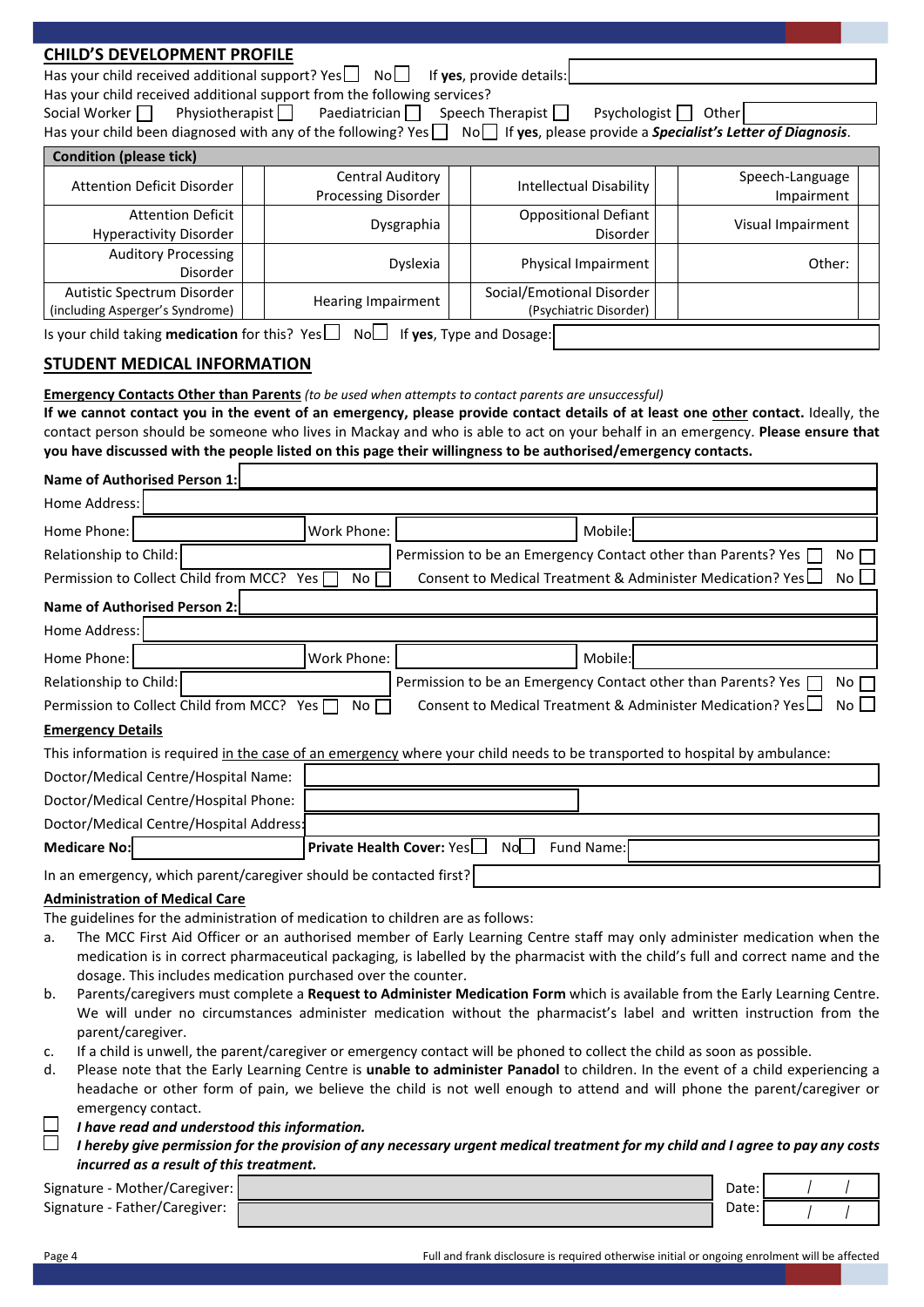Does your child suffer from any of the following conditions? Yes  $\Box$  No  $\Box$  If **yes**, please provide specific details below:

| <b>Condition</b>                                                                                                                                                                        | Details (warning signs / Symptoms / Occurrence / Treatment / Medications /<br>Restrictions, etc)                                                                                                                                                                                                                  | Please indicate<br>(tick) if condition<br>is severe? |
|-----------------------------------------------------------------------------------------------------------------------------------------------------------------------------------------|-------------------------------------------------------------------------------------------------------------------------------------------------------------------------------------------------------------------------------------------------------------------------------------------------------------------|------------------------------------------------------|
| <b>Acquired Brain Injury</b>                                                                                                                                                            |                                                                                                                                                                                                                                                                                                                   |                                                      |
| <b>Anxiety</b>                                                                                                                                                                          |                                                                                                                                                                                                                                                                                                                   |                                                      |
| Anaphylaxis                                                                                                                                                                             |                                                                                                                                                                                                                                                                                                                   |                                                      |
| Asthma                                                                                                                                                                                  |                                                                                                                                                                                                                                                                                                                   |                                                      |
| <b>Blood Disorder</b>                                                                                                                                                                   |                                                                                                                                                                                                                                                                                                                   |                                                      |
| <b>Cardiac Condition</b>                                                                                                                                                                |                                                                                                                                                                                                                                                                                                                   |                                                      |
| <b>Diabetes</b>                                                                                                                                                                         |                                                                                                                                                                                                                                                                                                                   |                                                      |
| Eczema                                                                                                                                                                                  |                                                                                                                                                                                                                                                                                                                   |                                                      |
| <b>Epilepsy</b>                                                                                                                                                                         |                                                                                                                                                                                                                                                                                                                   |                                                      |
| <b>Hay Fever</b>                                                                                                                                                                        |                                                                                                                                                                                                                                                                                                                   |                                                      |
| <b>Headaches/Migraines</b>                                                                                                                                                              |                                                                                                                                                                                                                                                                                                                   |                                                      |
| <b>Hearing/Sight Impairment</b>                                                                                                                                                         |                                                                                                                                                                                                                                                                                                                   |                                                      |
| <b>Muscular/Joint Problems</b>                                                                                                                                                          |                                                                                                                                                                                                                                                                                                                   |                                                      |
| <b>Other</b> (Please specify)                                                                                                                                                           |                                                                                                                                                                                                                                                                                                                   |                                                      |
| Has the child been admitted to hospital for Asthma? Yes $\Box$                                                                                                                          | If your child requires medication to be given at the college for Asthma (Moderate to Severe), Anaphylaxis, Allergic Reaction, Diabetes<br>(Type 1) or Epilepsy, please complete a Request for Administration of Medication Form (available from the office).<br>No                                                |                                                      |
| <b>Allergic Reaction Management Plan</b><br>documented must be provided.<br>If yes, type of allergy:                                                                                    | Does your child have any allergies e.g. Latex (Bandaids), Nuts, Eggs, Animals, Dairy Products, Bee Stings etc.<br>Yes<br>If 'Yes', a copy of the child's Allergy Management Plan and/or Emergency Action Plan which your Medical Practitioner has                                                                 | No.                                                  |
| Signs and symptoms of reaction:                                                                                                                                                         |                                                                                                                                                                                                                                                                                                                   |                                                      |
| What medication is taken (if any) for the prevention of allergic reaction:                                                                                                              |                                                                                                                                                                                                                                                                                                                   |                                                      |
| What treatment is followed if an allergic reaction occurs:<br>Has the child at any time in the past suffered from:<br>Has the child been admitted to hospital for an Allergic Reaction? | A Localised reaction (any rash/itching/swelling at the point of contact with allergen)<br><b>Yes</b><br>A Systematic reaction (any rash/itching/swelling away from the point of contact with allergen)<br>Yes<br>Yes<br>Does the child take adrenaline (Epi-Pen) when suffering from an allergic reaction?<br>Yes | No.<br>No.<br>No<br>No                               |
| <b>ENROLMENT PROCEDURE</b>                                                                                                                                                              |                                                                                                                                                                                                                                                                                                                   |                                                      |

on Pack is available from the MCC website, the Junior School Reception or the Mackay Christian College process is as follows:

- 1. Step 1: Download or receive an Early Learning Centre Enrolment Information Pack
- 2. Step 2: Complete the Early Learning Centre Enrolment Documentation (include proof of immunisation and proof of age)
- 3. Step 3: Submit your Early Learning Centre Application and pay \$150 deposit
- 4. Step 4: Enrolment Officer contacts you

A deposit of \$150 is required at the time of application to secure a possible place for your child and will be used as your registration fee. This is to be paid before applications can be processed. If your application is unsuccessful, the full deposit of \$150 will be refunded to you. However, if you choose to withdraw your application, this deposit is non-refundable. Children enrolled in the 5 day fortnight program will attend classes 3 days one week, and 2 days the next week (Mondays, Tuesdays and alternate Wednesdays **OR** Thursdays, Fridays and alternate Wednesdays). You will be notified which days are allocated to your child. Although every effort is made to allocate to parents the days requested, priority must be given to those parents whose work commitments cannot be changed. It may be necessary therefore to ask parents with other priorities to change days.

Further information about the process for enrolment can be found on the college website. Personal tours of the MCC Early Learning Centre will be available by appointment only. Once your application has been processed, you will be required to attend an interview with the Head of Early Learning Centre or Head of Junior School. If your child's enrolment is successful, an offer of placement will be made by the Enrolment Officer a short time after the interview. Your child will be able to commence at MCC Early Learning Centre in full and correct uniform.

*Please note:* Submission of the Enrolment Application and \$150 deposit does not guarantee placement in the Early Learning Centre.

Full and frank disclosure is required otherwise initial or ongoing enrolment will be affected Page 5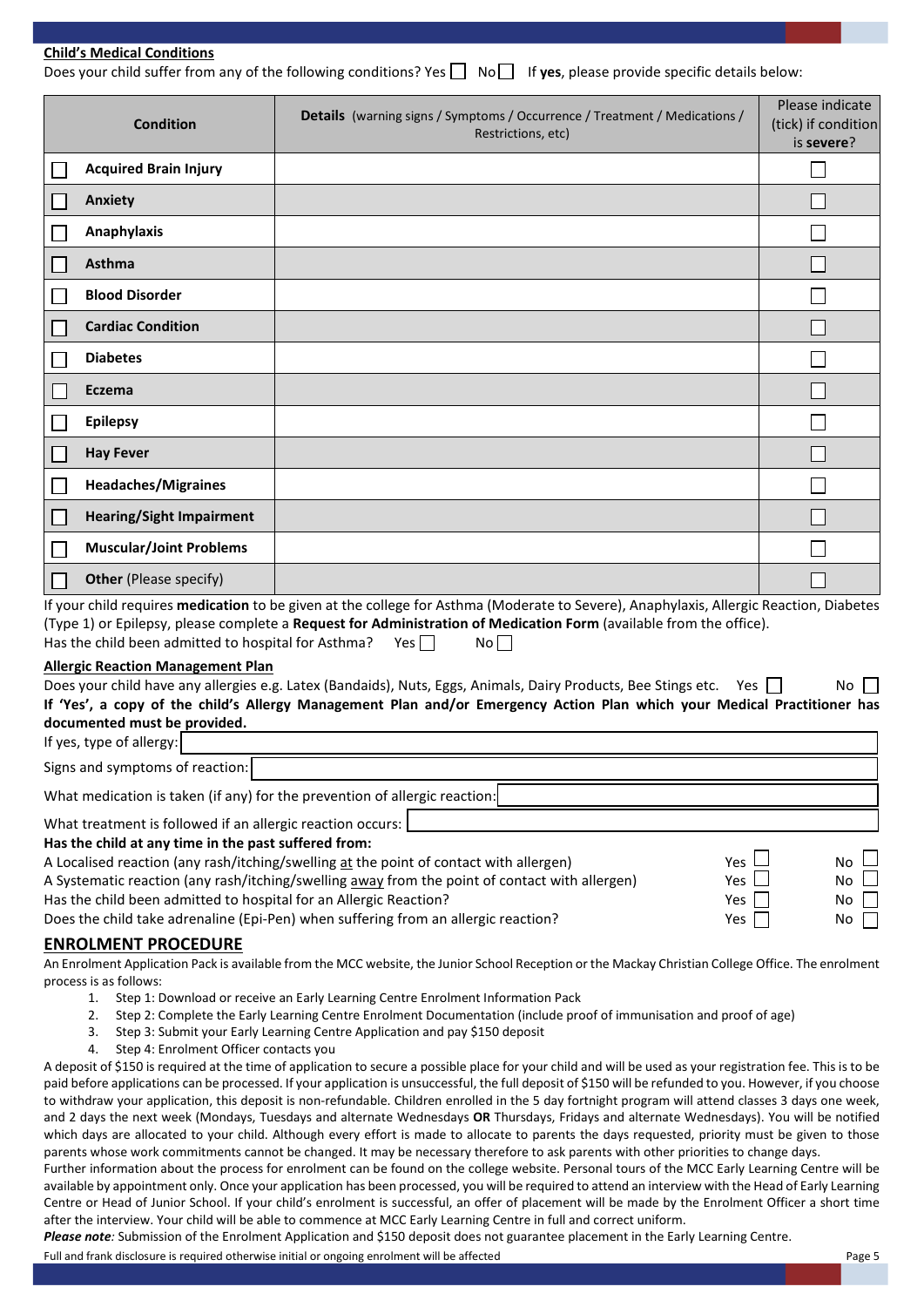# *EARLY LEARNING CENTRE CONTRACT OF ENROLMENT*

**The Parties are:**

Mother/Guardian's Name: Father/Guardian's Name:

**and**

# **MACKAY CHRISTIAN COLLEGE EARLY LEARNING CENTRE**

| By choosing to accept the offer of a place in the MCC Early Learning Centre for your child,                                             |
|-----------------------------------------------------------------------------------------------------------------------------------------|
| as the parent/s, I/we commit, under this <b>Contract of Enrolment</b> , to work with the college in a supportive, positive relationship |
| conducive to the best interests of the children and the Early Learning Centre. Please read the contractual conditions carefully.        |
| I/We agree to the following conditions:                                                                                                 |

# **Matters of Faith**

I/We accept that the college is a faith-based school. I/We understand that the college is founded on the basis of Biblical Christian Values with the Bible as the inerrant word of God. As a parent/guardian of a child enrolled at Mackay Christian College Early Learning Centre, I/we support the **CLEAR** values of the college of Christlikeness, Learning, Excellence, Attitude and Respect. I/We agree to respect the College's Christian beliefs and support its stated policies and procedures.

I/We confirm that I am/we are seeking a Biblical Christian education for our child and will support the Early Learning Centre in its faith endeavours and accept that our child will participate in attendance & effort in faith-based activities as presented and planned by MCC.

# **Relationship**

I/We agree to:

- work in partnership with the college in support of college policies and expectations that are available to us either in hard copy eg. Enrolment Packs, as well as on the college website;
- support and comply with published college policies and expectations ourselves, in the best interests of our child and the other children enrolled at Mackay Christian College Early Learning Centre;
- allow Mackay Christian College to view your child's Early Learning Centre records, make observations and have discussions with teachers as required;
- encourage my child to uphold college policies and expectations;
- accept that any failure by us or our child in this commitment may lead to serious enrolment consequences;
- accept that we are liable to indemnify the college for any damage that may arise from such breach, including any arising from wilful defiant behaviour of the child or refusal to follow reasonable directions;
- accept that the policies and rules may need to change from time to time in line with the best interests of staff and children.

I/We accept that the college is obliged under law and ethos to act in the best interests of the individual child and the other children generally. Although the college values consultation with parents and guardians, this may mean that the college may not always act in accordance with your preferences and requests.

Where I/we, as parent or guardian, engage in conduct which the college considers is prejudicial to the interests and /or reputation of the college, the college may terminate the Enrolment Contract. The college will provide you with an adequate opportunity to respond before deciding whether to terminate the Enrolment Contract.

# **Communication**

MCC Early Learning Centre will provide information about the child to the parents/guardians signing this contract of enrolment, residing at one address. You may request or approve other arrangements relating to the provision of information about the child by giving written notice to us, and paying any additional fees that may be required. We will provide such information to natural birth parents unless reasonable justification (Court Order) is provided for doing otherwise. Where MCC Early Learning Centre seeks to communicate with the entire Early Learning Centre community or with identifiable sections of the Early Learning Centre community, we may communicate by mail or by any electronic medium such as the MCC Website, MCC App or by parent email addresses.

# **Behaviour Education**

I/We accept that the Principal, or their delegate, have the authority to:

- apply whatever **reasonable** behaviour education measure is deemed necessary in relation to the conduct of the child both inside and outside the MCC Early Learning Centre precincts;
- require the removal of the child for any cause judged by the Principal or their delegate to be sufficient;
- apply behaviour education of any child should they at any time bring the Early Learning Centre into disrepute, including through the misuse of social media and other technologies.

I/We agree to support the MCC Early Learning Centre if consequences are applied to our child for breaches of the Centre's Behaviour Education Policy available in the Early Learning Centre Parent Handbook found on the MCC website. Behaviour education may range from classroom withdrawal to withdrawal of enrolment and will include mandatory reporting of behaviours to State Authorities, Police and Department of Communities (where matters of child harm are involved).

Where discipline may involve suspension or expulsion of the child, the Principal or their delegate will not expel or suspend the child until the allegations of misconduct have been put to the child and the child has been allowed an adequate opportunity to respond.

The Early Learning Centre may search lockers, bags and property including electronic devices in the possession of the child where it is reasonable for us to do so or as part of a general or random search of a place where we conduct our activities. We may therefore confiscate forbidden or dangerous property.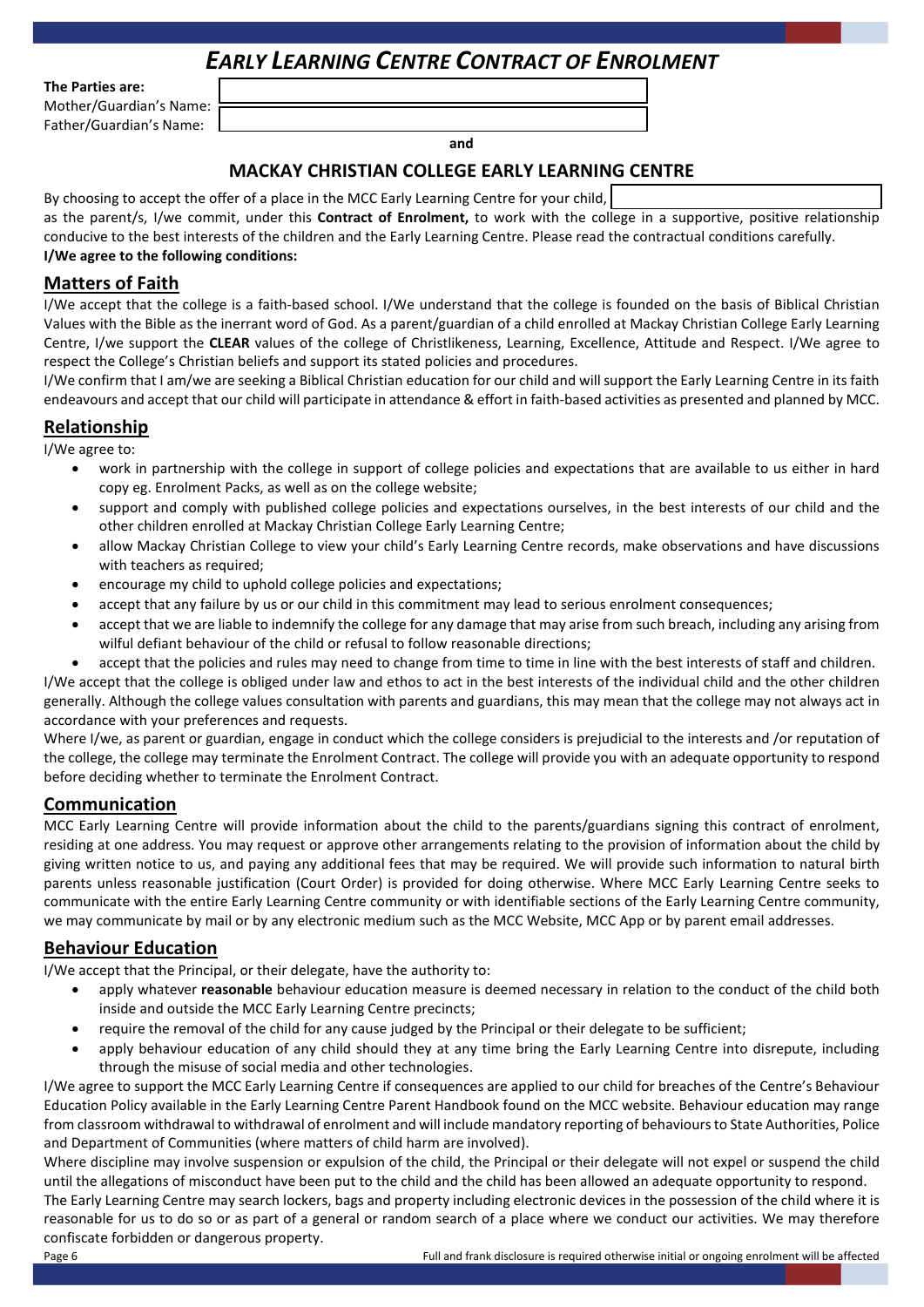The Early Learning Centre reserves the right to exclude any person, irrespective of whether they are a parent or not, from entering or remaining on the Centre's property or participating in Early Learning Centre activities, where the Centre reasonably believes it is in the best interests of the student body or the Early Learning Centre that the person be excluded.

# **Fees Payment**

I/We understand that under this contract both parents/guardians are jointly and individually liable for payment of Early Learning Centre fees. The Centre is dependent upon the timely and full payment of accounts to meet its educational services to children. For students entering the college for the first time within the first half of the term, full School Fees will be charged for the term of commencement. Students entering the college during the second half of the term will be charged half term fees.

When student/s do not complete the full term (this is calculated on the date of written notification of withdrawal), fees are payable until the end of Week 5 for the first half of the term. Students who leave in the second half of the term are required to pay the full term's fees. Please note that parents will continue to be invoiced until the college has received notification in writing. Withdrawal Forms are available from the College Office upon request.

Unpaid fees are a debt due and owing to the college, and the college may take all lawful steps to recover this debt.

I/We will be liable for all costs associated with the debt recovery, including the cost of any debt recovery agent or legal costs and disbursements (on an indemnity basis).

Notwithstanding this, the college may (in its absolute discretion) agree to payment plans where parents who have demonstrated difficulty in paying fees. It is the responsibility of the parents to inform the College Accounts Department as soon as possible to discuss any possible options. Failing any such agreement with the college, the college may recover all outstanding fees using all lawful means. The following terms apply:

- the college determines the fees for each year before the commencement of the year to which the fees relate;
- payment is due no later than 30 days from the date of invoice;
- non-payment of monies owing will also entitle the college to cancel this contract of enrolment and terminate your child's enrolment and unpaid fees remain due and owing irrespective of the termination;

# **Termination**

MCC Early Learning Centre may terminate this contract in accordance with the provisions of this Enrolment Contract, including when:

- the student is excluded/expelled;
- mutual trust and the condition that both we and you work in partnership and cooperation in the best interests of the college breaks down;
- there is a breach of contract by parents/guardians (including non-payment of fees and failure to support the faith or ethos of the college);
- there is a failure of the student to attend school on a regular basis.

Parents/Guardians may terminate when:

- written notice is provided to the college;
- they consider the college is not providing the educational experience or opportunities they contracted for:
- they fail to, or are unwilling to pay fees or to honour payment options entered into.

The college reserves the right to have a child withdrawn from the Early Learning Centre when the parent or guardian of that child is guilty of serious or persistent misconduct in relation to a student, member of staff, another parent or to the reputation of the college.

#### **Emergencies**

In the event of any medical or other emergency arising, in which the college considers it impossible or impractical to communicate with the parents/guardians of the child or any other nominated emergency contacts, I/we authorise the staff responsible to act as they may think necessary or expedient.

I/We accept that the MCC Early Learning Centre will have no liability for its reasonable actions. The college will take all reasonable care of the child but will not be responsible for the costs of any medical or dental attention or treatment administered to the child in such event nor will it be responsible directly or indirectly for any act or omission of any medical or dental practitioner or medical officer attending or treating my/our child including attention provided in the First Aid Room.

# **Disclosure of Information**

I/We have supplied all documentation and information requested at the time of application for each child as a condition of enrolment, including the following:

- Full and frank disclosure of the child's previous education or interrupted education, disabilities and learning difficulties
- Behaviour issues
- Medical condition and safety issues
- Court orders and parenting arrangements

I/We accept that failure to disclose all relevant information may result in cancellation of an enrolment. I/We accept that we have an obligation to keep the Early Learning Centre informed of any changes that may affect the child's life at the Centre including:

- changes to family circumstances (eg separation or divorce);
- changes to the address or addresses or contact details of the parents/guardians;
- changes to emergency contacts;
- any court orders, including Family Court orders, which deal with parental responsibility for the child, the education of the child or otherwise limit the contact or communication which one parent or other person has with the child.